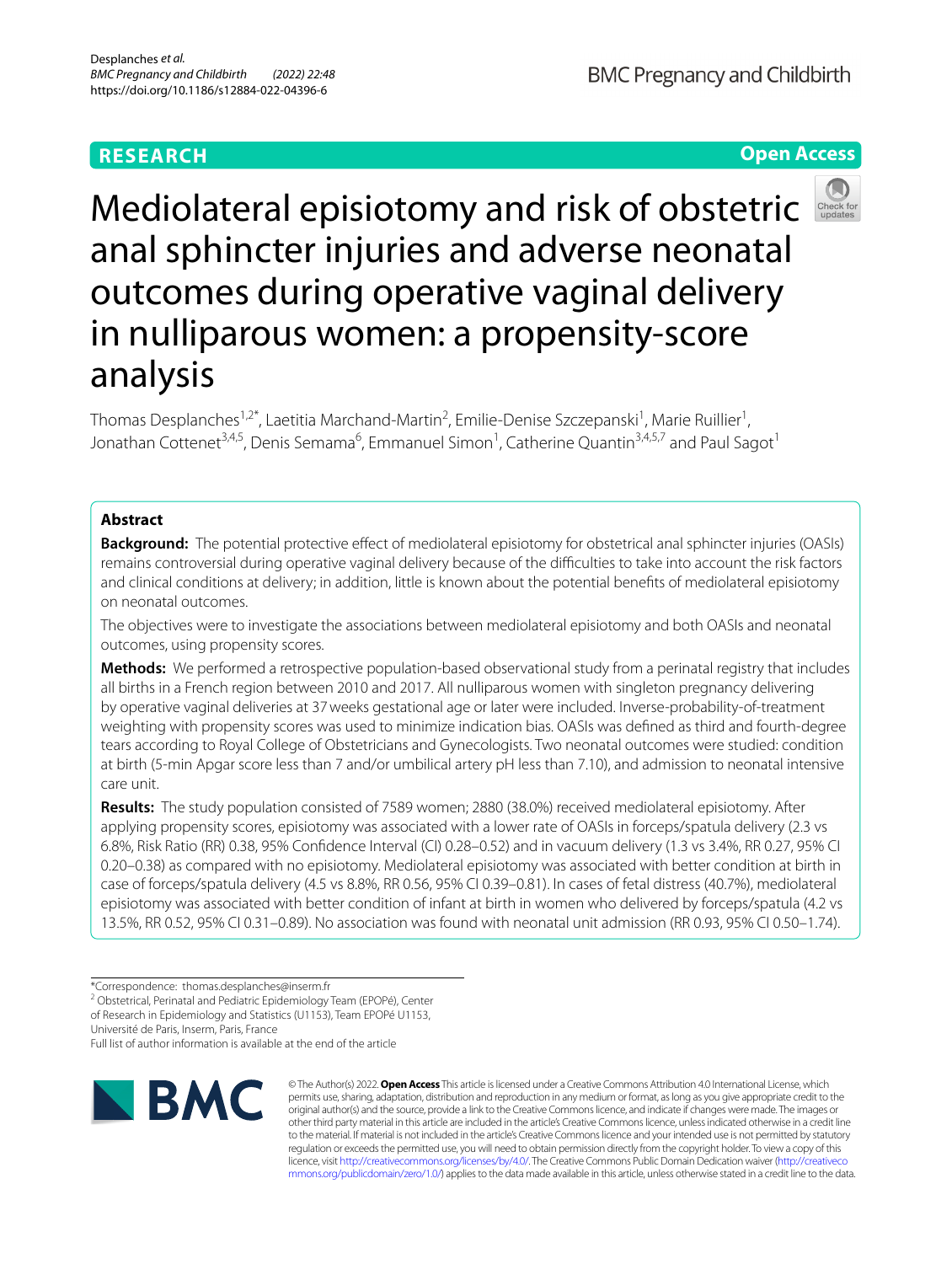**Conclusions:** Use of mediolateral episiotomy was associated with a lower rate of OASIs during operative vaginal delivery, and in infants it was associated with better condition at birth following forceps/spatula delivery.

**Keywords:** Operative vaginal deliveries, Episiotomy, Obstetric anal sphincter injuries, Adverse neonatal outcomes, Propensity score

### **Background**

Obstetric anal sphincter injuries (OASIs) are a rare but severe complication of vaginal delivery, with a prevalence between 0.25 and  $6.0\%$  [\[1](#page-8-0)]. These injuries have a major impact on women's short-term and long-term health and well-being [[2\]](#page-8-1).

In 2016, 12.4% of deliveries in France were operative vaginal deliveries (OVD) [[3\]](#page-8-2), which is one of the most signifcant risk factors for OASIs [\[4](#page-8-3)]. OVD is more frequently performed in nulliparous than in multiparous women, and nulliparity is associated with the risk of OASIs [[4\]](#page-8-3). The combination of these two risk factors contributes considerably to OASIs rates [\[5](#page-8-4)].

The potential protective effect of mediolateral episiotomy to prevent OASIs during OVD remains controversial, and several international guidelines recommend that mediolateral episiotomy "should be considered" [[6–](#page-8-5)[8\]](#page-8-6). In a pilot study for a planned randomized controlled trial that has addressed this issue [\[9](#page-8-7)], the authors concluded that a policy of routine episiotomy is not better or worse than a restrictive policy. However, the sample size was small, limiting the conclusions of this study. The results of observational studies are contradictory [\[10](#page-8-8)[–20\]](#page-8-9), and their conclusions may be limited owing to insufficient consideration of the confounding bias by indication. The implementation of a very restrictive episiotomy policy could even be associated with an increase in OASIs incidence during forceps delivery  $[21]$  $[21]$ . The major problem when evaluating OASIs is that maternal, fetal and medical characteristics are diferent in the episiotomy and no episiotomy groups. Previous studies have mostly used traditional covariate adjustment in regression models for risk adjustment. However, when there are great differences in important prognostic characteristics, adjusting for these diferences with conventional multivariable techniques may not adequately balance the groups [\[22](#page-8-11)]. A propensity score (PSs) has been shown to efectively balance measured covariates between two groups in comparative observational studies [\[23\]](#page-8-12).

In addition to the maternal complications associated with OVD, neonatal complications such as neonatal hypoxia may occur at birth [\[24](#page-8-13)]. Very few studies reported data on the association between episiotomy and adverse neonatal outcomes during OVD [[9](#page-8-7), [13,](#page-8-14) [14](#page-8-15)]. They found no association but the number of adverse neonatal outcomes was low, thus limiting the power of their analysis. The indication of episiotomy for fetal distress was regularly reported by obstetricians in several studies [[25,](#page-8-16) [26\]](#page-8-17). It therefore seems relevant to study whether there is a diference in neonatal health status depending on whether or not a mediolateral episiotomy is performed.

Our objective was to assess the association between mediolateral episiotomy and both OASIs and adverse neonatal outcomes. The analysis in this study is focused on controlling for indication bias: we restricted our analysis to nulliparous women with singleton pregnancy delivering by OVD at term, and we used propensity scores to control for residual confounding by indication.

### **Methods**

### **Study design and population study**

This retrospective observational study was conducted in Burgundy, France, between January 2010 and December 2017. Over this 8-year period, 12 maternities managed approximately 17,000 births per year. Levels of care are based on a three-tiered system defned by national regulation. These facilities are gathered in the hierarchical Burgundy perinatal network (BPN), which was accredited by the regional health authorities in 2000.

All deliveries and terminations of pregnancies that occur within the BPN at or after 22 completed weeks of gestation and/or with a birth weight>500g have been systematically recorded in an anonymous database used to regularly assess the medical practices within the network. Maternal and neonatal medical data are prospectively recorded from the mandatory discharge abstracts for each hospitalized patient (used to determine the activity-based funding of French hospitals). Twenty additional specifc perinatal characteristics, eleven for each mother and nine for each newborn, were also prospectively recorded. In accordance with European and French law, patient data have to be rendered anonymous in each maternity unit before being sent to the evaluation unit for data validation and mother/child linkage. The anonymization methods routinely used for BPN data were developed by our research team. ANONYMAT Software are also used in national applications [\[27](#page-9-0)].

In the current study, we restricted the analyses to nulliparous women who delivered a singleton live infant in cephalic presentation by an OVD at 37weeks gestational age or later in 9 of the 12 maternity units in the region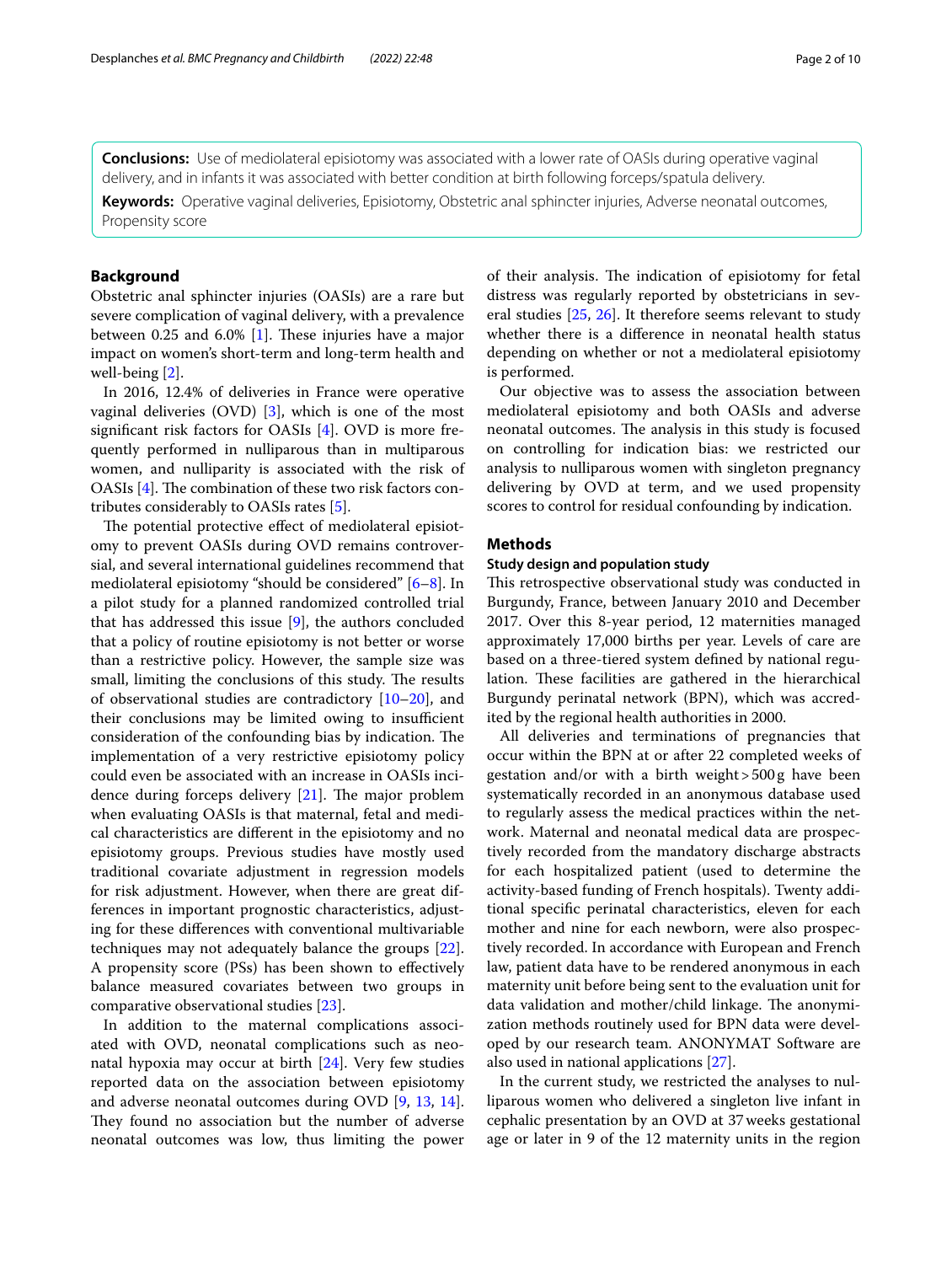(fve level-I maternity units, three level-II maternity units and one level-III maternity unit (university hospital)).

We excluded 3 hospitals from the analyses because data on parity, induction of labor, and Apgar score were not collected during the entire period in 2 hospitals, and the last hospital was closed during the study period.

### **Outcomes and exposition measures**

To classify OASIs, we used the Royal College of Obstetricians and Gynecologists classifcation [[7\]](#page-8-18), which is most widely used in the international literature. Only thirddegree (defned as injuries of external and/or internal anal sphincter) and fourth-degree tears (defned as injuries of anal sphincter complex and anorectal mucosa) were taken into account and pooled for the analyses. OASIs was diagnosed by an obstetrician with a clinical examination (vaginal and rectal examination) of the perineum just after operative vaginal delivery. OASIs was identifed in our database using the International Classifcation of Diseases 10th Revision (ICD-10 codes O702 - third degree perineal laceration during pregnancy and O703 - fourth-degree perineal laceration during pregnancy) and/ or the French Common Classifcation of Medical Procedures (CCAM codes JMCA001- Immediate suture of obstetrical tear of the perineum with lesion of the rectum, and JMCA003 - Immediate suture of obstetrical tear of the perineum with lesion of the external sphincter muscle of the anus). The first code is related to the diagnosis, and the second code corresponds to the surgical procedure.

Two adverse neonatal outcomes were studied: condition at birth, including low Apgar score (5-min Apgar score $\langle 7 \rangle$  [[28](#page-9-1)] and/or low arterial blood gases (umbilical artery  $pH < 7.10$ ) [[29](#page-9-2), [30\]](#page-9-3); and admission to neonatal intensive care unit (NICU). Adverse neonatal outcomes were studied in the 2013–2017 period because umbilical artery pH values were systematically recorded from 2013 in the level II and III maternity units.

Mediolateral episiotomy was identifed with the French Common Classifcation of Medical Procedures (code JMPA006).

### **Statistical analysis**

Maternal characteristics were compared in women who had episiotomy and women who did not, using  $\mathrm{Chi}^2$  tests. The changes over time in the mediolateral episiotomy rate, the OVD rate and the OASIs rate were described using the Cochran-Armitage test.

To control confounding factors that might infuence the use of episiotomy and the occurrence of OASIs, we used a PS approach. A woman's PS was defned as the probability that she would have an episiotomy intervention based on her individual covariates  $[31]$  $[31]$ . The first step was to estimate a propensity score for all women using a logistic regression model with episiotomy as the dependent variable in relation to the following baseline maternal and obstetrical characteristics: induction of labor, prolonged pregnancy defined as more than  $41^{+0}$ weeks of gestation, epidural analgesia, fetal distress during labor [\[32](#page-9-5)], occiput posterior position, mode of delivery (forceps and spatula delivery were grouped, and vacuum delivery), birth weight as a proxy of prenatal suspicion of large for gestational age, year of delivery, and level of maternity unit. Variables included in the PSs model were based on the literature [[4\]](#page-8-3).

Then, the inverse probability of treatment weighting (IPTW) based on estimated PSs was used to obtain a pseudo population in which treatment assignment is independent of measured baseline covariates [[22](#page-8-11)]. The comparability of groups was verified by calculating standardized diferences in the weighted samples. A standardized diference below 10% is considered an acceptable imbalance between groups [\[22\]](#page-8-11).

We fnally estimated the association between mediolateral episiotomy and OASIs using mixed log-poisson regression models, obtaining risk ratios (RRs) and 95% confdence intervals (CIs). We used multilevel modelling to take into account the hierarchical structure of the data (women within maternity units) and the nonindependence of observations within maternity units.

We also investigated the associations between mediolateral episiotomy and adverse neonatal outcomes with similar methodologies. PSs were estimated using a logistic regression model that included all possible confounders likely to have afected neonatal outcomes, including maternal age, BMI, smoking, gestational diabetes, hypertension disorders in pregnancy (defned as gestational hypertension, and pre-eclampsia associated or not with complications such as HELLP syndrome, eclampsia and placental abruption), induction of labor, prolonged pregnancy, epidural analgesia, fetal distress, occiput posterior position, mode of delivery, small for gestational age as a proxy of prenatal suspicion of small for gestational age (SGA, defned as <10th percentile for gestational age) [\[33\]](#page-9-6), year of delivery and level of maternity unit. We investigated the association of mediolateral episiotomy with two indicators of infant condition at birth: 5-min Apgar scores less than 7 and/ or umbilical artery pH less than 7.10, and admission to NICU.

Fetal distress during labor [\[32\]](#page-9-5) is one the most frequently reported clinical indications for episiotomy use [[25\]](#page-8-16) and is known to be associated with infant condition at birth. We therefore performed stratifed analyses according to fetal distress status. We recalculated PSs, and a second set of analyses compared the association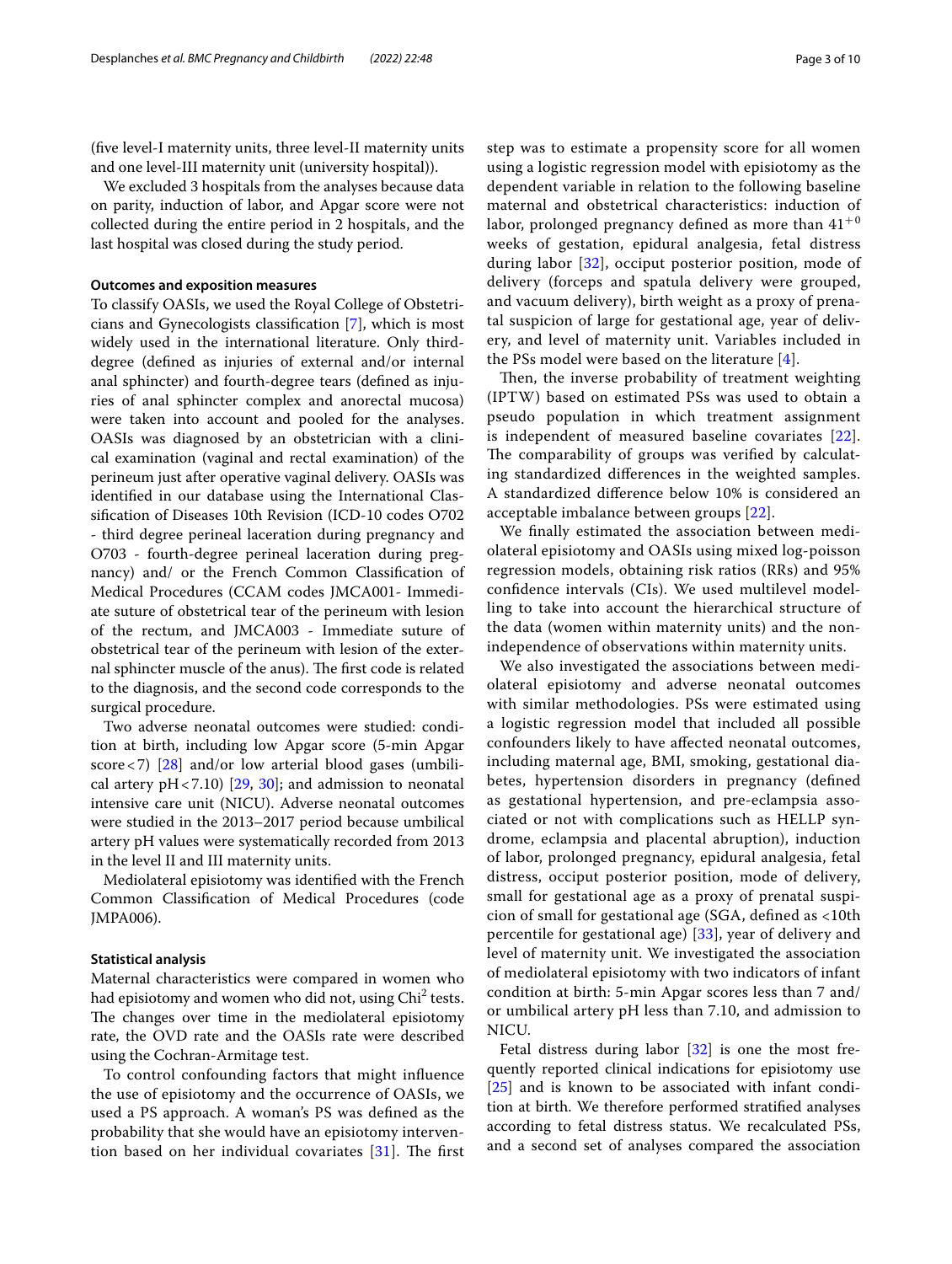between mediolateral episiotomy and condition at birth according to fetal distress status.

All of our analyses were stratifed by the type of OVD (forceps/spatula or vacuum). Deliveries by spatula, an instrument for propulsion and direction, were grouped with forceps delivery [\[34](#page-9-7)].

Deliveries with sequential use of instruments were included in the forceps/spatula group, because they were not frequent and forceps are often used after a failed attempt at ventouse-assisted delivery*.*

Statistical signifcance was set with a two-tailed test at *p*<0.05. All analyses were done with SAS v9.4 software.

### **Missing data**

Most of the variables used in this study had an exhaustiveness of 100% or less than 5% missing data, so the association between mediolateral episiotomy and OASIs was investigated on complete cases. However, the percentage of missing data for adverse neonatal outcomes was 9.4%. Analyses were frst done on complete cases, and we then ran our models using multiple imputations (chained equations with a logistic regression imputation model for missing binary data and a multinomial imputation model for missing categorical data) [\[35](#page-9-8)]. Missing data were imputed by chained equations using the SAS "MI" procedure. Imputation model variables included maternal and neonatal characteristics: year of delivery, maternal age, smoking during pregnancy, body mass index, gestational diabetes, hypertension disorders in pregnancy, induction of labor, prolonged pregnancy, epidural analgesia, fetal distress, occiput posterior position, mode of delivery, birth weight, level of maternity unit, mediolateral episiotomy and outcomes. We generated 50 independent imputed datasets. A PSs was estimated for each of the generated datasets, and the results were pooled for a fnal analysis according to Rubin's rules [[35](#page-9-8)].

### **Results**

We included 7589 nulliparous women who had an OVD of a single infant at term during the study period (Fig. [1](#page-4-0)). Vacuum delivery was more frequent than forceps/spatula delivery, respectively 64.3 and 33.7%. The proportion of vacuum delivery increased from 2010 to 2017 (Additional file: Table [1\)](#page-7-0). The proportion of mediolateral episiotomy was 38.0% (2880). From 2010 to 2017, mediolateral episiotomy practices signifcantly decreased from 48.0 to 23.6% (Cochran-Armitage Test *P* < 0.001). The OASIs rate of 3.4% remained stable from 2010 to 2017 (Additional fle: Table [1](#page-7-0)).

Maternal, labor and hospital characteristics for women with and without mediolateral episiotomy are presented in Table [1.](#page-5-0) Most of these characteristics difered signifcantly between the two groups. Episiotomy was more frequent in women requiring forceps/spatula extraction than vacuum extraction (53.1% (1433/2698) vs 29.3% (1421/4853), *P*<0.01) (Table [1](#page-5-0)).

PSs were calculated and covariates were balanced in the two groups (standardized diferences in the weighted samples were less than 10%).

Mediolateral episiotomy was associated with lower rates of OASIs in forceps/spatula delivery (2.3 vs 6.8%, Risk Ratio 0.38, 95% Confdence Interval (CI) 0.28–0.52) and in vacuum delivery (1.3 vs 3.4%, RR 0.27, 95% CI 0.20–0.38) (Table [2\)](#page-6-0).

For neonatal outcomes, a total of 3586 infants were included (Fig. [1](#page-4-0)). Mediolateral episiotomy was associated with better condition at birth (pH umbilical artery <7.10 or 5-min Apgar score<7) in women who delivered by forceps/spatula (4.5 vs 8.8%, RR 0.56, 95% CI 0.39–0.81) (Table  $3$ ). This result was confirmed after multiple imputation (RR 0.63, 95% CI 0.40–0.99) (data not shown).

In cases of fetal distress (40.7%), mediolateral episiotomy was again associated with better infant condition at birth in women who delivered by forceps/spatula (4.2 vs 13.5%, RR 0.52, 95% CI 0.31–0.89) (Table [4\)](#page-6-2).

We found no association between episiotomy and admission to NICU (Additional fle: Table [2](#page-7-0)). Among the 83 infants admitted, 6 died.

### **Discussion**

Using a PS method, our study shows that whatever the type of OVD, mediolateral episiotomy was associated with a signifcantly lower rate of OASIs in nulliparous women with singleton pregnancy and OVD at term. Additionally, mediolateral episiotomy was associated with better infant condition at birth in case of forceps/spatula delivery, and in particular in cases of fetal distress.

In the present study, we used a rigorous IPTW method with PSs to minimize indication biases. The best current practices for the use of IPTW were followed  $[22]$  $[22]$ . The main confounding factors were included in our analysis. In addition, a mixed-model approach was used to take into consideration the clustering of births within hospitals. Our population was selected from a large regional registry which collected data prospectively and provided 8years of reliable and recent data from level I, II and III maternity units belonging to the same perinatal network. The characteristics of our regional population, and the medical practices reported are similar to those observed in the France in 2016 [[3\]](#page-8-2).

This study has several limitations. First, this study was a retrospective observational study. Because randomization was impossible, we adjusted covariates available from the BPN database using IPWT methods. Second, additional unmeasured confounding factors might have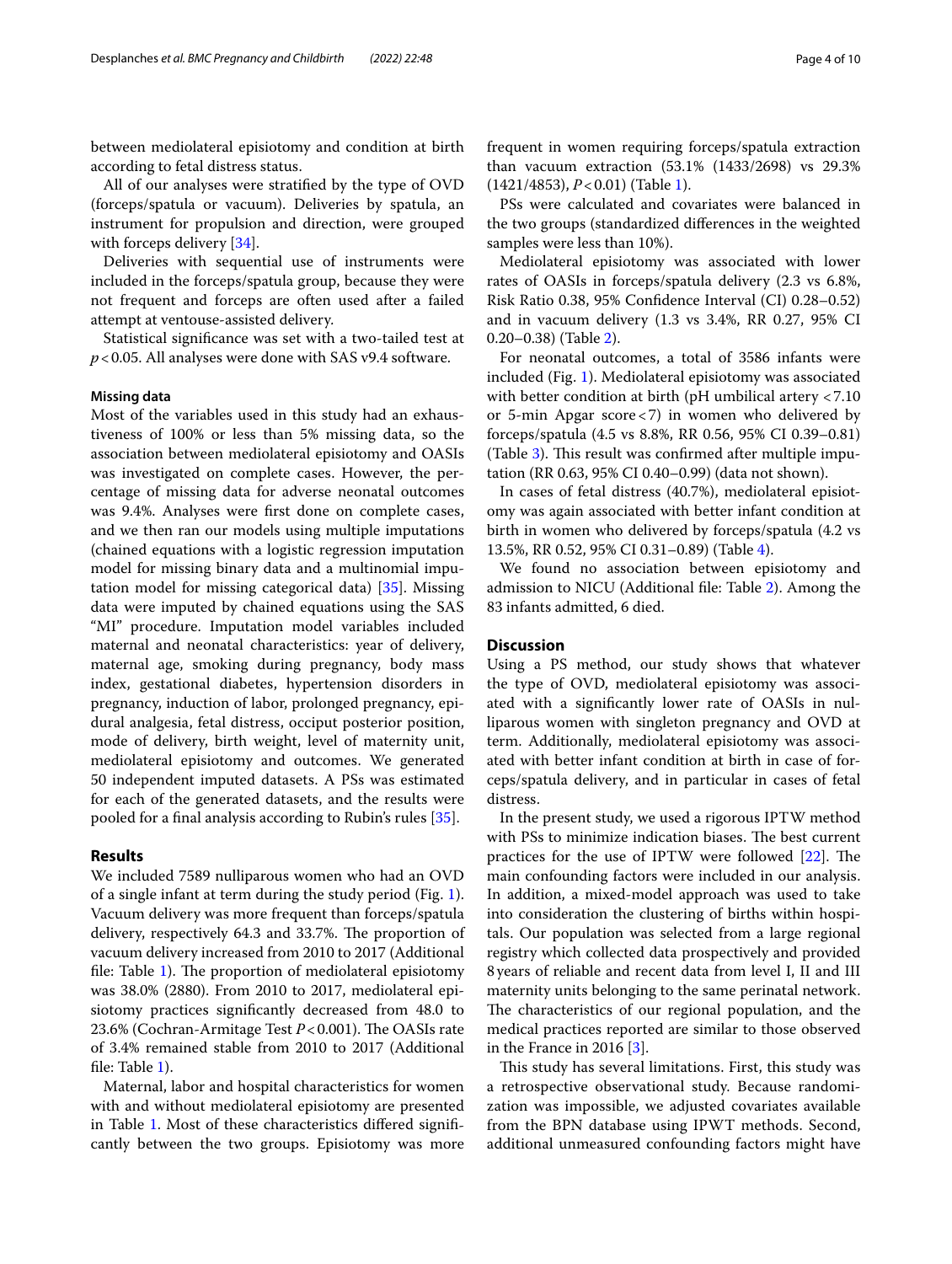

<span id="page-4-0"></span>afected the outcomes. We had no information regarding ethnicity as the collection of this information is not allowed in France. However, Asian women, a group at high risk of OASIs [\[4](#page-8-3)], make up a very small proportion of women who deliver in France. For instance, French census data suggests that only 1.7% of women who delivered in France in 2018 were born in Asia [[36\]](#page-9-9). Data relative to the duration of second stage, operator experience and other interventions for perineal prevention such manual control of the expulsion and perineal support were not recorded. These practices are known to reduce the risk of perineal sphincter tears [\[37](#page-9-10)] and are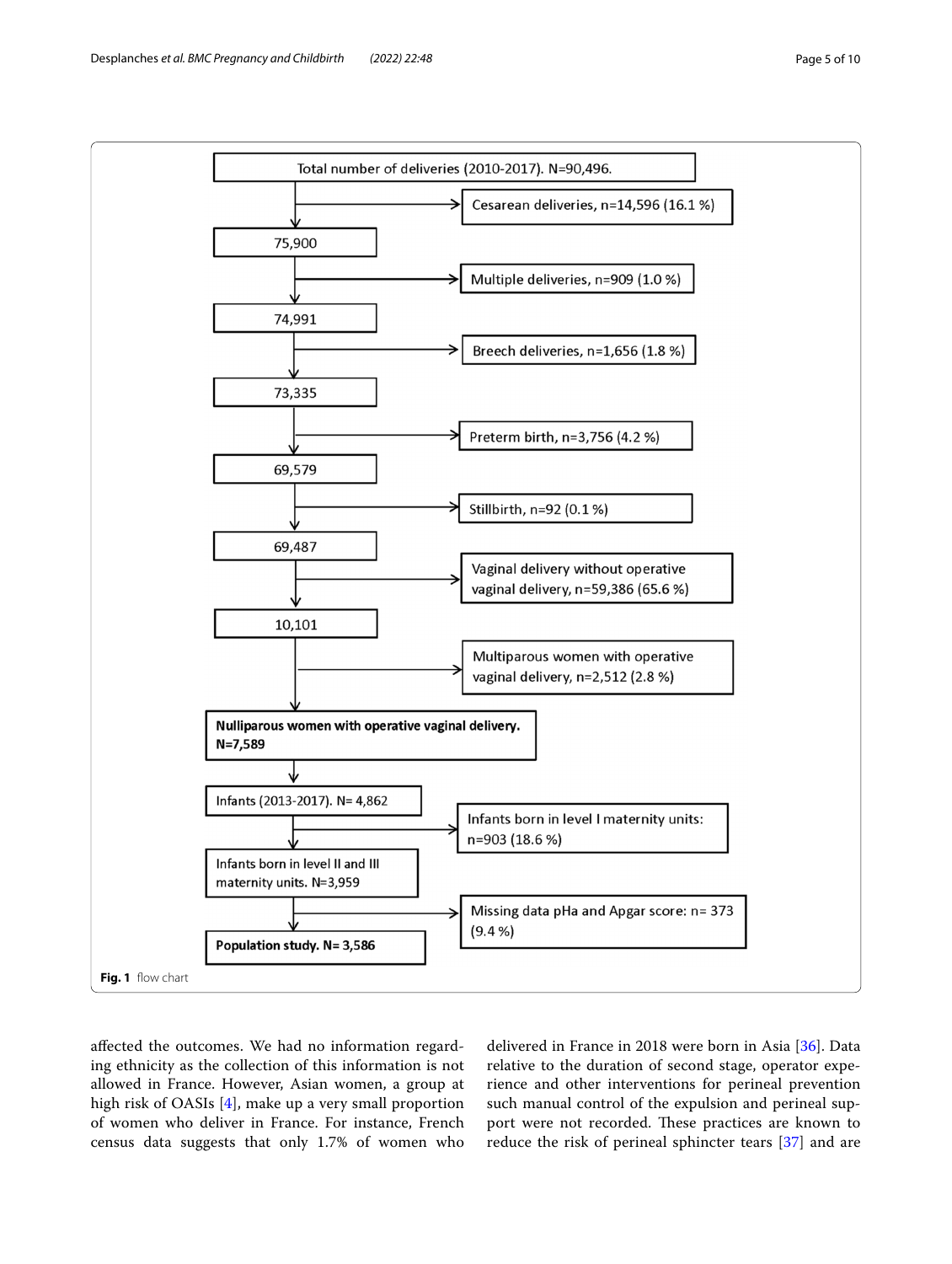<span id="page-5-0"></span>

|  | <b>Table 1</b> Maternal, labor, neonatal and hospital characteristics without and with mediolateral episiotomy in nulliparous women with |  |  |  |  |
|--|------------------------------------------------------------------------------------------------------------------------------------------|--|--|--|--|
|  | singleton pregnancy delivering by operative vaginal delivery at term                                                                     |  |  |  |  |

| Characteristics, n (%)                                    | Mediolateral episiotomy<br>$N = 2880$ | No mediolateral episiotomy<br>$N = 4709$ | P Value <sup>*</sup> |  |
|-----------------------------------------------------------|---------------------------------------|------------------------------------------|----------------------|--|
| Maternal characteristics                                  |                                       |                                          |                      |  |
| Maternal age, years                                       |                                       |                                          | 0.08                 |  |
| < 25                                                      | 933 (32.4)                            | 1414 (30.0)                              |                      |  |
| $25 - 34$                                                 | 1753 (60.9)                           | 2954 (62.7)                              |                      |  |
| > 35                                                      | 194(6.7)                              | 341 (7.3)                                |                      |  |
| Body mass index, $kg/m2$                                  |                                       |                                          | 0.01                 |  |
| < 18.5                                                    | 183(7.4)                              | 314(7.2)                                 |                      |  |
| $18.5 - 24.9$                                             | 1597 (65.4)                           | 2774 (63.7)                              |                      |  |
| $25 - 29.9$                                               | 456 (18.7)                            | 812 (18.7)                               |                      |  |
| $\geq$ 30                                                 | 207 (8.5)                             | 448 (10.3)                               |                      |  |
| Missing data                                              | 437                                   | 361                                      |                      |  |
| Smoking during pregnancy                                  | 374 (13.0)                            | 714 (15.1)                               | 0.01                 |  |
| Gestational diabetes                                      | 225 (7.8)                             | 478 (10.1)                               | 0.01                 |  |
| Hypertension disorder of pregnancy                        | 105(3.6)                              | 190 (4.0)                                | 0.39                 |  |
| Labor, neonatal characteristics                           |                                       |                                          |                      |  |
| Induction of labor                                        | 581 (20.2)                            | 1010(21.5)                               | 0.18                 |  |
| Gestational age at delivery ><br>41 WG                    | 423 (14.7)                            | 760 (16.1)                               | 0.09                 |  |
| Epidural analgesia                                        | 2723 (94.6)                           | 4241 (90.1)                              | 0.01                 |  |
| Fetal distress during labor                               | 1134 (39.4)                           | 2034 (43.2)                              | 0.01                 |  |
| Occiput posterior position                                | 63(2.1)                               | 73 (1.6)                                 | 0.04                 |  |
| Operative vaginal delivery                                |                                       |                                          | 0.01                 |  |
| Forceps/spatula delivery                                  | 1433 (50.2)                           | 1265 (26.9)                              |                      |  |
| Vacuum delivery                                           | 1421 (49.8)                           | 3432 (73.1)                              |                      |  |
| Missing data                                              | 26                                    | 12                                       |                      |  |
| Birth weight, g                                           |                                       |                                          | 0.01                 |  |
| < 2500                                                    | 42(1.5)                               | 130(2.8)                                 |                      |  |
| 2500-3999                                                 | 2553 (91.9)                           | 4362 (92.9)                              |                      |  |
| >4000                                                     | 184(6.6)                              | 199 (4.2)                                |                      |  |
| Missing data                                              | $\mathbf{1}$                          | 18                                       |                      |  |
| Small for gestational age < 10th percentile $^{\ddagger}$ | 213(7.4)                              | 500 (10.6)                               | 0.01                 |  |
| Hospital characteristics                                  |                                       |                                          | 0.01                 |  |
| Level I maternity unit                                    | 1093 (38.0)                           | 693 (14.7)                               |                      |  |
| Level II maternity unit                                   | 966 (33.5)                            | 2202 (46.8)                              |                      |  |
| Level III maternity unit                                  | 821 (28.5)                            | 1814 (38.5)                              |                      |  |

WG weeks of gestation. <sup>\*</sup> The 2 groups were compared by the Chi<sup>2</sup> tests. <sup>‡</sup> Growth curves adjusted for gestational age and gender. For each variable, percentages might not sum up to 100%, due to rounding

almost systematically performed in France, as reported by a recent study [[38\]](#page-9-11)*.* Finally, we did not know how the episiotomy was actually performed although its technique is important [[39\]](#page-9-12). To be protective, a mediolateral episiotomy should be at least 45° from the midline after suturing, which implies a minimum section of 60° [[7\]](#page-8-18). The French guidelines have recommended this technique since  $2005$  [[40\]](#page-9-13). However, it is difficult to record the accurate measurement of the incision angle because some discrepancies may exist between the self-reported section angle and the actual angle in current practice [[41\]](#page-9-14). Third, the overall prevalence of OASIs in our study is close to the rate found in a previous cohort study [\[1](#page-8-0)]. However, it may be underestimated because ultrasound scans were not routinely used to collect cases of occult OASIs [[42\]](#page-9-15)*.* Fourth, the exclusion of 3 hospitals is likely to have a limited impact because the rates of OASIs and the main risk factors in these hospitals were not signifcantly diferent from those in our study. Our results can only be generalized to countries with a moderate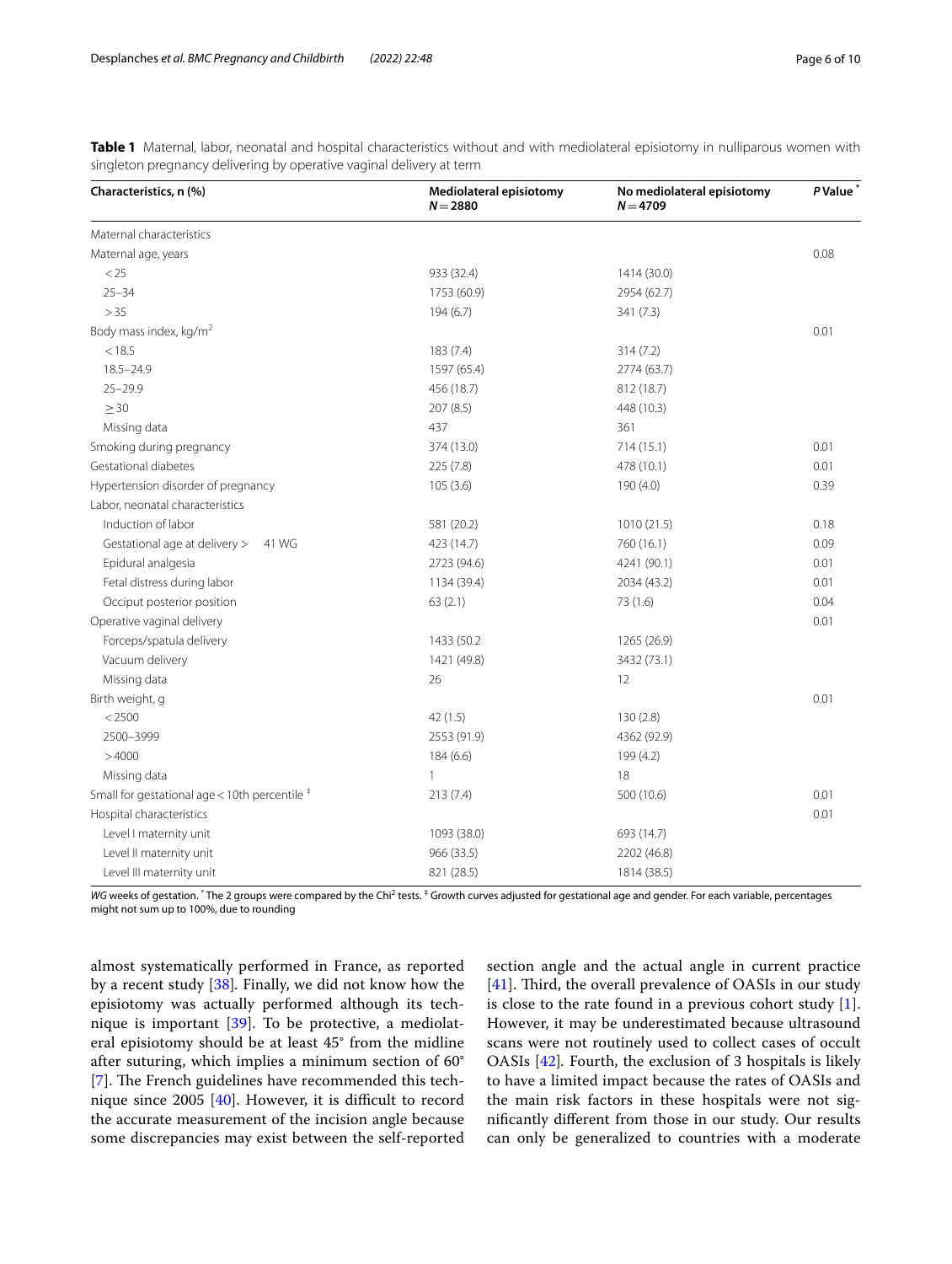### <span id="page-6-0"></span>**Table 2** Association between mediolateral episiotomy and OASIs according to the type of operative vaginal delivery

|                          | <b>Total number</b><br>of women $^{\dagger}$ | Mediolateral episiotomy |                          | No Mediolateral<br>episiotomy |                          | <b>RR (95% CI)</b>    |                     |  |
|--------------------------|----------------------------------------------|-------------------------|--------------------------|-------------------------------|--------------------------|-----------------------|---------------------|--|
|                          |                                              | Number of<br>women      | Number (%)<br>with OASIs | Number of<br>women            | Number (%)<br>with OASIs | Univariate analysis * | Using IPTW          |  |
| Whole population         | 7589                                         | 2880                    | 52(1.8)                  | 4709                          | 203(4.3)                 | $0.40(0.29 - 0.56)$   | $0.33(0.27 - 0.41)$ |  |
| Forceps/spatula delivery | 2698                                         | 1433                    | 33(2.3)                  | 1265                          | 86(6.8)                  | $0.34(0.22 - 0.54)$   | $0.38(0.28 - 0.52)$ |  |
| Vacuum delivery          | 4853                                         | 1421                    | 18 (1.3)                 | 3432                          | 117(3.4)                 | $0.31(0.18 - 0.52)$   | $0.27(0.20 - 0.38)$ |  |

*RR* risk ratio, *CIs* confdence intervals, *IPTW* inverse probability of treatment weighting, *OASIs* obstetric anal sphincter injuries. \* Mixed model. † Missing data – mode of operative vaginal deliveries: *n*=38. Covariates used to estimate the propensity score: induction of labour, epidural analgesia, occiput posterior position, prolonged pregnancy defned as >41weeks of gestation, fetal distress, type of instruments (forceps/spatula delivery and vacuum delivery), birth weight as a proxy of prenatal suspicion of large for gestational age, year of delivery and level of maternity unit

<span id="page-6-1"></span>**Table 3** Association between mediolateral episiotomy and the condition of infant at birth (pH umbilical artery <7.10, 5-min Apgar score<7) according to the type of operative vaginal delivery (2013–2017)

|                             | Total number <sup>†</sup> | Mediolateral episiotomy                                                         |         |      | No Mediolateral episiotomy                                                | <b>RR (95% CI)</b>                         |                         |  |
|-----------------------------|---------------------------|---------------------------------------------------------------------------------|---------|------|---------------------------------------------------------------------------|--------------------------------------------|-------------------------|--|
|                             |                           | pH umbilical<br>n<br>artery $< 7.10$<br>or 5-min Apgar<br>score $< 7$ ,<br>n(%) |         | n    | pH umbilical<br>artery $< 7.10$<br>or 5-min Apgar<br>score $<$ 7,<br>n(%) | <b>Univariate</b><br>analysis <sup>7</sup> | Using IPTW <sup>*</sup> |  |
| Whole population            | 3586                      | 966                                                                             | 55(5.7) | 2620 | 245(9.4)                                                                  | $0.73(0.54 - 1.00)$                        | $0.84(0.70 - 1.01)$     |  |
| Forceps/spatula<br>delivery | 1141                      | 702                                                                             | 20(4.5) | 439  | 62(8.8)                                                                   | $0.56(0.32 - 0.98)$                        | $0.56(0.39 - 0.81)$     |  |
| Vacuum delivery             | 2442                      | 526                                                                             | 35(6.6) | 1916 | 183 (9.6)                                                                 | $0.84(0.57 - 1.23)$                        | $0.97(0.79 - 1.20)$     |  |

*RR* risk ratio, *CIs* confidence intervals, *IPTW* inverse probability of treatment weighting. <sup>\*</sup> Mixed model after multiple imputation of missing data. <sup>†</sup> Missing data – mode of operative vaginal deliveries: *n*=3. Covariates used to estimate the propensity score: maternal age, smoking, Body mass index, gestational diabetes, hypertension disorders in pregnancy, induction of labour, epidural analgesia, occiput posterior position, prolonged pregnancy, fetal distress, type of instruments (forceps/ spatula delivery and vacuum delivery), small for gestational age year of delivery, and level of maternity unit

<span id="page-6-2"></span>

| Table 4 Association between mediolateral episiotomy and the condition of infant at birth (pH umbilical artery <7.10, 5-min Apgar |  |  |  |  |  |  |
|----------------------------------------------------------------------------------------------------------------------------------|--|--|--|--|--|--|
| score <7) according to the type of operative vaginal delivery and fetal distress status (2013–2017)                              |  |  |  |  |  |  |

|                          | Total number <sup>†</sup> | Mediolateral episiotomy |                                                                                 |      | No Mediolateral episiotomy                                                  | <b>RR (95% CI)</b>                                       |                     |  |
|--------------------------|---------------------------|-------------------------|---------------------------------------------------------------------------------|------|-----------------------------------------------------------------------------|----------------------------------------------------------|---------------------|--|
|                          |                           | n                       | pH umbilical<br>n<br>artery $< 7.10$<br>or 5-min Apgar<br>score $< 7.$<br>n (%) |      | pH umbilical<br>artery $< 7.10$<br>or 5-min Apgar<br>$score < 7$ ,<br>n (%) | Using IPTW <sup>*</sup><br><b>Univariate</b><br>analysis |                     |  |
| Forceps/spatula delivery |                           |                         |                                                                                 |      |                                                                             |                                                          |                     |  |
| Fetal distress           | 453                       | 257                     | 7(4.2)                                                                          | 288  | 39 (13.5)                                                                   | $0.40(0.16 - 0.98)$                                      | $0.52(0.31 - 0.89)$ |  |
| No fetal distress        | 688                       | 274                     | 13(3.6)                                                                         | 414  | 23(5.6)                                                                     | $0.80(0.37 - 1.74)$                                      | $0.70(0.41 - 1.20)$ |  |
| Vacuum delivery          |                           |                         |                                                                                 |      |                                                                             |                                                          |                     |  |
| Fetal distress           | 1008                      | 228                     | 21(9.2)                                                                         | 780  | 112 (14.4)                                                                  | $0.83(0.51 - 1.36)$                                      | $0.89(0.68 - 1.17)$ |  |
| No fetal distress        | 1434                      | 298                     | 14(4.7)                                                                         | 1136 | 71(6.3)                                                                     | $0.81(0.45 - 1.47)$                                      | $1.06(0.77 - 1.48)$ |  |

RR risk ratio, CIs confidence intervals, IPTW inverse probability of treatment weighting. <sup>\*</sup> Mixed model after multiple imputation of missing data. <sup>†</sup> Missing data – mode of operative vaginal deliveries: *n*=25. Covariates used to estimate the propensity score: maternal age, smoking, Body mass index, gestational diabetes, hypertension disorders in pregnancy, induction of labour, epidural analgesia, occiput posterior position, prolonged pregnancy, type of instruments (forceps/ spatula delivery and vacuum delivery), small for gestational age, year of delivery and level of maternity unit

restrictive policy of mediolateral episiotomy and to population with similar characteristics which represents a high-risk subgroup of OASIs. Finally, data on long-term

complications are not available but they should be investigated to better inform women who require instrumental assistance to deliver.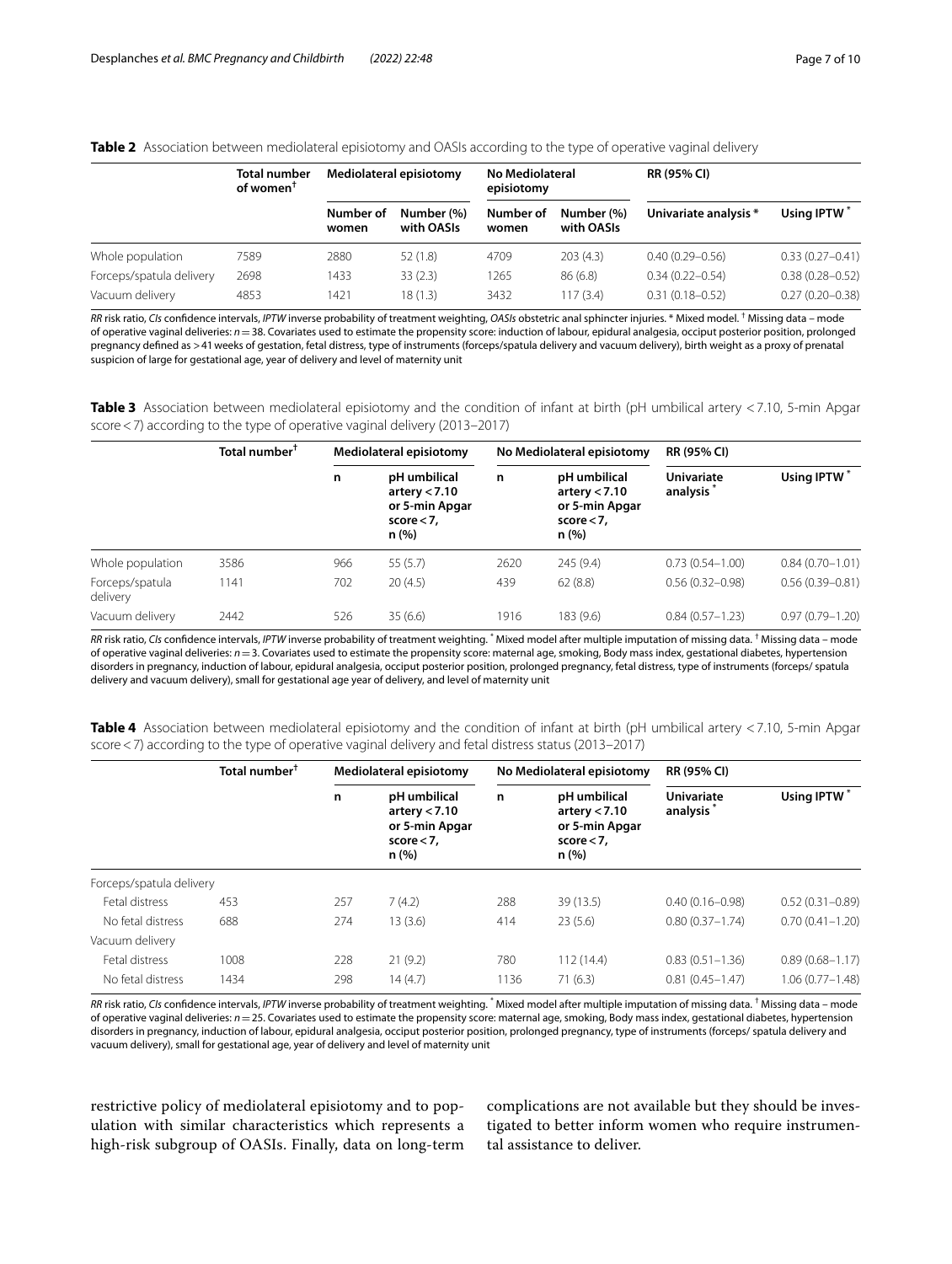Episiotomy rates for OVD vary across countries [\[1](#page-8-0)]. Our rate, which falls within the wide range of fgures reported elsewhere, decreased during our study period (from 48 to 23%). This decrease was also observed in France as a whole [\[3](#page-8-2)], and it can be explained by the implementation of the French national obstetrical guidelines [[40\]](#page-9-13) and a decrease in the use of forceps/spatula in favor of vacuum, which is associated with lower episiotomy rates.

The protective effect of mediolateral episiotomy in women during OVD remains controversial: several observational studies have shown a lower rate of OASIs when an episiotomy was used, similar to our fndings  $[10-12, 16]$  $[10-12, 16]$  $[10-12, 16]$  $[10-12, 16]$  $[10-12, 16]$ , but other studies found no association  $[17, 16]$  $[17, 16]$ [19\]](#page-8-22). However, the authors of meta-analyses [\[16](#page-8-20), [17](#page-8-21)] pointed out that the studies used for their analyses had some methodological limitations. To minimize potential indication biases, we used a PS method, similar to Ankarcrona et al. [\[20](#page-8-9)]. Compared with their results [\[20](#page-8-9)], we observed a greater reduction in the rates of OASIs in women who had an episiotomy compared with those who did not. The rate of episiotomy during vacuum delivery was similar to ours but their rate of OASIs was much higher (13.6%). No data was reported in forceps delivery.

Another important result of our study is that mediolateral episiotomy was associated with better infant condition after forceps/spatula delivery, and in particular in case of fetal distress. This result is particularly interesting considering that 5-min Apgar scores <7 and/or umbilical artery  $pH < 7.10$  are known to be associated with adverse neurological outcomes  $[28-30]$  $[28-30]$ . The proportion of fetal distress observed in our study was similar to previous studies [\[11](#page-8-23), [13](#page-8-14)]. Fetal distress is recognized as one of the main indications for extraction [[43\]](#page-9-16) and may be related to these adverse neonatal outcomes. We hypothesize that the use of episiotomy in cases of fetal distress might reduce the duration of the second stage of labor, potentially improving the infant condition at birth after forceps/spatula delivery. Compared with the vacuum extractor, forceps use is more likely to result in a vaginal birth [\[43\]](#page-9-16) and the duration tends to be slightly shorter [[34,](#page-9-7) [44\]](#page-9-17). Forceps/spatula are used to guide the descending fetus by traction or propulsion, while a vacuum extractor is principally used for cephalic fexion, induction of rotation and comparatively less forceful traction [\[34](#page-9-7)]. Consequently, obstetricians can use these two instruments for diferent indications, which probably explains why we did not observe a signifcant association between episiotomy and neonatal outcomes in case of vacuum delivery.

Very few studies have investigated the association between episiotomy and neonatal outcomes in forceps deliveries [[13](#page-8-14), [14\]](#page-8-15), and, while they found no association, the proportion of neonatal outcomes was low in these studies, thus limiting the power of their analysis. In addition, their episiotomy rates were much higher than in our study (90 and 53%, respectively). Consequently, additional studies are needed to confrm these results.

### **Conclusion**

Using recent prospective data and a propensity score to limit indication biases, we found that the use of mediolateral episiotomy was associated with a lower rate of OASIs in nulliparous women undergoing OVD. We also found that mediolateral episiotomy was associated with favorable infant condition at birth in case of forceps/spatula delivery, particularly in cases of fetal distress, which is one of the main indications for assisted vaginal birth.

Despite the concerns of women and the complications generated by the practice of episiotomy, mediolateral episiotomy may be a means to prevent OASIs during OVD and could improve the condition of the infant at birth after forceps/spatula delivery.

#### **Abbreviations**

BPN: Burgundy Perinatal Network; OASIs: Obstetric anal sphincter injuries; OVD: Operative vaginal deliveries; PSs: Propensity scores.

#### **Supplementary Information**

The online version contains supplementary material available at [https://doi.](https://doi.org/10.1186/s12884-022-04396-6) [org/10.1186/s12884-022-04396-6](https://doi.org/10.1186/s12884-022-04396-6).

<span id="page-7-0"></span>**Additional fle 1: Table S1.** Change over time in operative vaginal delivery, mediolateral episiotomy practices and OASIs in nulliparous women with operative vaginal delivery at term with live-born singletons. **Table S2.** Association between mediolateral episiotomy and admission to the neonatal intensive care unit according to the type of operative vaginal delivery (2013–2017).

#### **Acknowledgments**

The authors would like to thank all the maternity hospitals that actively participate in the operations of the Burgundy perinatal network. The authors would like to thank Suzanne Rankin for editing and proofreading the manuscript. Special thanks go to Beatrice Blondel for her very careful reviewing of the paper.

#### **Authors' contributions**

T.D. was involved in study design, analysis and interpretation of the results and drafted the initial manuscript and revised the manuscript. L.M.M., E.D.S. and J.C. were involved in analysis and interpretation of data, and reviewed the manuscript. M. R, D.S., C.Q., E.S. and P.S. were involved in study design, analysis, and interpretation of data, and reviewed the manuscript. All authors approved the fnal manuscript as submitted and agree to be accountable for all aspects of the work.

#### **Funding**

This research did not receive any specifc grant from funding agencies in the public, commercial, or not-for-proft sectors.

#### **Availability of data and materials**

The datasets used and/or analyzed during the current study are available from the corresponding author on reasonable request.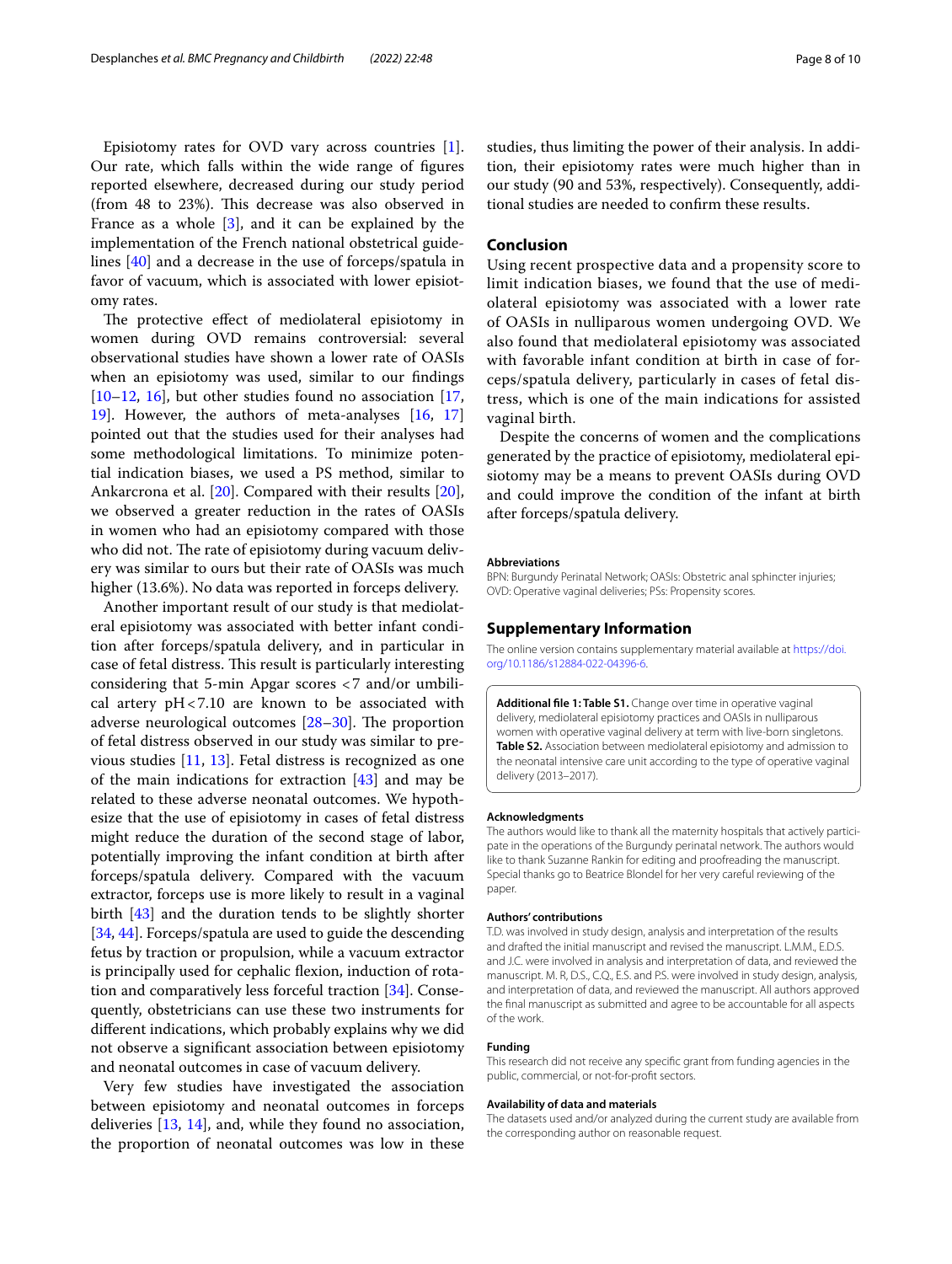### **Declarations**

#### **Ethics approval and consent to participate**

The collection of data by Burgundy Perinatal Network was approved by the French Committee for Data Protection (Commission Nationale Informatique et Liberté - Authorization number 455451) and this study was conducted in accordance with the Declaration of Helsinki. The database was used in accordance with article 6–1-c (Lawfulness of processing) of the European General Data Protection Regulation. Consent to participate was not required by law due to the retrospective and non-interventional nature of the study ([https://](https://www.legifrance.gouv.fr/jorf/id/JORFTEXT000037187443) [www.legifrance.gouv.fr/jorf/id/JORFTEXT000037187443](https://www.legifrance.gouv.fr/jorf/id/JORFTEXT000037187443)).

Ethics committee approval was not required for this study because we solely reported on anonymized data from patient medical records. These data have been collected in accordance with our usual practices and patients underwent no supplementary procedures for this investigation. Upon admission, each patient at our institution receives a written document that specifcally mentions the possibility that anonymized medical data collected during hospitalization could be used for medical research.

#### **Consent for publication**

Not applicable.

#### **Competing interests**

Author Paul Sagot received funding from the following commercial companies: Merck Serono, Ferring, MSD France SAS, Teva Sante SAS, Gedeon Richter France, Effik S. A, and GE Medical Systems SCS. The author confirms that none of this funding was used to support the research in this study. The other authors report no confict of interest.

#### **Author details**

<sup>1</sup> Dijon University Hospital, Burgundy Perinatal Network, Pôle de Gynécologie-Obstétrique, Médecine Fœtale et Stérilité Conjugale, F‑21000 Dijon, France. 2 Obstetrical, Perinatal and Pediatric Epidemiology Team (EPOPé), Center of Research in Epidemiology and Statistics (U1153), Team EPOPé U1153, Université de Paris, Inserm, Paris, France. <sup>3</sup> Dijon University Hospital, Service de Biostatistique et d'Informatique Médicale (DIM), F-21000 Dijon, France. <sup>4</sup>Inserm, CIC 1432, Clinical Epidemiology Unit, Dijon, France. <sup>5</sup>Dijon University Hospital, Clinical Investigation Center, Clinical Epidemiology Unit, Dijon, France. <sup>6</sup>Dijon University Hospital, Pôle de Pédiatrie, F-21000 Dijon, France. <sup>7</sup>Université Paris-Saclay, UVSQ, Univ. Paris-Sud, Inserm, High-Dimensional Biostatistics for Drug Safety and Genomics, CESP, Villejuif, France.

### Received: 24 August 2021 Accepted: 11 January 2022 Published online: 19 January 2022

#### **References**

- <span id="page-8-0"></span>1. Blondel B, Alexander S, Biarnadottir RJ, Gissler M, Langhoff-Roos J, Novak-Antolic Z, et al. Variations in rates of severe perineal tears and episiotomies in 20 European countries: a study based on routine national data in euro-Peristat project. Acta Obstet Gynecol Scand. 2016;95(7):746–54.
- <span id="page-8-1"></span>2. Mous M, Muller SA, de Leeuw JW. Long-term efects of anal sphincter rupture during vaginal delivery: faecal incontinence and sexual complaints. BJOG. 2008;115(2):234–8.
- <span id="page-8-2"></span>3. Blondel B, Coulm B, Bonnet C, Goffinet F, Le Ray C. National Coordination Group of the National Perinatal S. trends in perinatal health in metropolitan France from 1995 to 2016: results from the French National Perinatal Surveys. J Gynecol Obstet Hum Reprod. 2017;46(10):701–13.
- <span id="page-8-3"></span>4. Pergialiotis V, Vlachos D, Protopapas A, Pappa K, Vlachos G. Risk factors for severe perineal lacerations during childbirth. Int J Gynaecol Obstet. 2014;125(1):6–14.
- <span id="page-8-4"></span>5. Desplanches T, Szczepanski E, Cottenet J, Semama D, Quantin C, Sagot P. A novel classification for evaluating episiotomy practices: application to the Burgundy perinatal network. BMC Pregnancy Childbirth. 2019;19(1):300.
- <span id="page-8-5"></span>6. Ducarme G, Pizzoferrato AC, de Tayrac R, Schantz C, Thubert T, Le Ray C, et al. Perineal prevention and protection in obstetrics: CNGOF clinical practice guidelines. J Gynecol Obstet Hum Reprod. 2018.
- <span id="page-8-18"></span>7. Royal College of Obstetrians and Gynecologists (RCOG). The management of Third and Fourth Degree Perineal Tears. Green-top Guideline 2015;29:2.
- <span id="page-8-6"></span>8. American College Obstetrians and Gynecologists. Practice Bulletin No. 198 summary: prevention and Management of Obstetric Lacerations at vaginal delivery. Obstet Gynecol 2018;132(3):795–797.
- <span id="page-8-7"></span>9. Murphy DJ, Macleod M, Bahl R, Goyder K, Howarth L, Strachan B. A randomised controlled trial of routine versus restrictive use of episiotomy at operative vaginal delivery: a multicentre pilot study. BJOG. 2008;115(13):1695–702 discussion 702-3.
- <span id="page-8-8"></span>10. de Leeuw JW, de Wit C, Kuijken JP, Bruinse HW. Mediolateral episiotomy reduces the risk for anal sphincter injury during operative vaginal delivery. BJOG. 2008;115(1):104–8.
- <span id="page-8-23"></span>11. van Bavel J, Hukkelhoven C, de Vries C, Papatsonis DNM, de Vogel J, Roovers JWR, et al. The efectiveness of mediolateral episiotomy in preventing obstetric anal sphincter injuries during operative vaginal delivery: a ten-year analysis of a national registry. Int Urogynecol J. 2018;29(3):407–13.
- <span id="page-8-19"></span>12. Muraca GM, Liu S, Sabr Y, Lisonkova S, Skoll A, Brant R, et al. Episiotomy use among vaginal deliveries and the association with anal sphincter injury: a population-based retrospective cohort study. CMAJ. 2019;191(42):E1149–E58.
- <span id="page-8-14"></span>13. Macleod M, Strachan B, Bahl R, Howarth L, Goyder K, Van de Venne M, et al. A prospective cohort study of maternal and neonatal morbidity in relation to use of episiotomy at operative vaginal delivery. BJOG. 2008;115(13):1688–94.
- <span id="page-8-15"></span>14. Youssef R, Ramalingam U, Macleod M, Murphy DJ. Cohort study of maternal and neonatal morbidity in relation to use of episiotomy at instrumental vaginal delivery. BJOG. 2005;112(7):941–5.
- 15. de Vogel J, van der Leeuw-van Beek A, Gietelink D, Vujkovic M, de Leeuw JW, van Bavel J, et al. The effect of a mediolateral episiotomy during operative vaginal delivery on the risk of developing obstetrical anal sphincter injuries. Am J Obstet Gynecol. 2012;206(5):404 e1-5
- <span id="page-8-20"></span>16. Lund NS, Persson LK, Jango H, Gommesen D, Westergaard HB. Episiotomy in vacuum-assisted delivery affects the risk of obstetric anal sphincter injury: a systematic review and meta-analysis. Eur J Obstet Gynecol Reprod Biol. 2016;207:193–9.
- <span id="page-8-21"></span>17. Sagi-Dain L, Sagi S. Morbidity associated with episiotomy in vacuum delivery: a systematic review and meta-analysis. BJOG. 2015;122(8):1073–81.
- 18. Raisanen S, Vehvilainen-Julkunen K, Cartwright R, Gissler M, Heinonen S. Vacuum-assisted deliveries and the risk of obstetric anal sphincter injuries-a retrospective register-based study in Finland. BJOG. 2012;119(11):1370–8.
- <span id="page-8-22"></span>19. Ampt AJ, Ford JB, Roberts CL, Morris JM. Trends in obstetric anal sphincter injuries and associated risk factors for vaginal singleton term births in New South Wales 2001-2009. Aust N Z J Obstet Gynaecol. 2013;53(1):9–16.
- <span id="page-8-9"></span>20. Ankarcrona V, Zhao H, Jacobsson B, Brismar WS. Obstetric anal sphincter injury after episiotomy in vacuum extraction: an epidemiological study using an emulated randomised trial approach. BJOG. 2021.
- <span id="page-8-10"></span>21. Gachon B, Fradet Menard C, Pierre F, Fritel X. Does the implementation of a restrictive episiotomy policy for operative deliveries increase the risk of obstetric anal sphincter injury? Arch Gynecol Obstet. 2019;300(1):87–94.
- <span id="page-8-11"></span>22. Austin PC, Stuart EA. Moving towards best practice when using inverse probability of treatment weighting (IPTW) using the propensity score to estimate causal treatment effects in observational studies. Stat Med. 2015;34(28):3661–79.
- <span id="page-8-12"></span>23. D'Agostino RB Jr. Propensity score methods for bias reduction in the comparison of a treatment to a non-randomized control group. Stat Med. 1998;17(19):2265–81.
- <span id="page-8-13"></span>24. Murphy DJ, Liebling RE, Verity L, Swingler R, Patel R. Early maternal and neonatal morbidity associated with operative delivery in second stage of labour: a cohort study. Lancet. 2001;358(9289):1203–7.
- <span id="page-8-16"></span>25. Fodstad K, Staff AC, Laine K. Episiotomy preferences, indication, and classifcation--a survey among Nordic doctors. Acta Obstet Gynecol Scand. 2016;95(5):587–95.
- <span id="page-8-17"></span>26. Sagi-Dain L, Sagi S. Indications for episiotomy performance - a crosssectional survey and review of the literature. J Obstet Gynaecol. 2016;36(3):361–5.